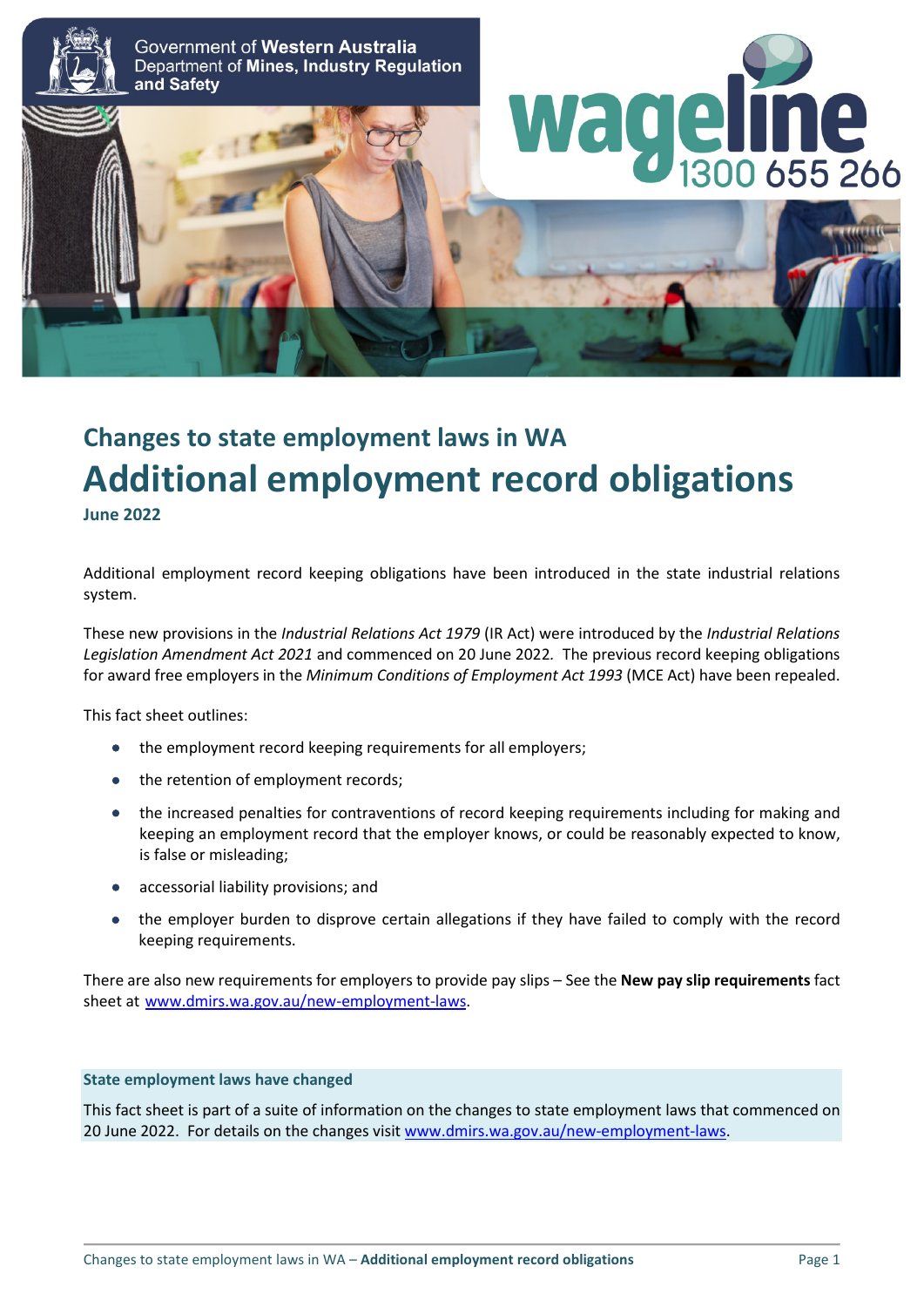## **Record keeping requirements**

There are no longer separate record keeping requirements for employers covered by an industrial instrument and employers who are **not** covered by an industrial instrument.

It is compulsory for all state system employers to keep the following employment records:

- the employee's name and, if under 21 years of age, their date of birth;
- the employer's name and Australian Business Number (if any);
- any industrial instrument that applies (name of the WA award or industrial agreement);
- date the employee commenced employment with the employer;
- for each day of work:
	- o the time at which the employee started and finished work;
	- o period/s for which the employee was paid; and
	- o details of work breaks including meal breaks;
- for each pay period:
	- o the employee's designation (such as full time, part time, casual) and employee classification;
	- o the gross and net amounts paid to the employee under an industrial instrument or the MCE Act;
	- o any amount withheld as tax; and
	- o all deductions from pay and the reasons for them;
- any incentive based payment, bonus, loading, penalty rates or other monetary allowance or entitlement;
- all leave taken, whether paid, partly paid or unpaid;
- any agreement under the MCE Act to cash out annual leave, including the amount of annual leave cashed out, and the benefit provided to the employee, and when it was paid (note - an employee covered by a WA award cannot cash out annual leave unless the WA award allows cashing out of annual leave, and most WA awards do not contain such a provision);
- the information necessary for the calculation of and payment of long service leave under the *Long Service Leave Act 1958* (LSL Act), the *Construction Industry Portable Paid Long Service Leave Act 1985* or an industrial instrument (a WA award or agreement);
- any other information required by a WA award, industrial agreement or other industrial instrument (such as the address of the employee, or hourly rate of pay) to be recorded;
- any other information that is necessary to show that the pay and benefits received by the employee comply with the relevant WA award and/or other legal obligations such as employee entitlements under the MCE Act or the LSL Act;
- the following matters relating to superannuation:
	- o the amount of the superannuation contributions made;
	- $\circ$  the period over which the superannuation contributions were made;
	- o the date on which each superannuation contribution was made;
	- o the name of any fund to which a superannuation contribution was made;
	- o how the employer worked out the amount of superannuation owed; and
	- $\circ$  any choice made by the employee as to which fund their contributions are to be made and the date on which the choice was made; and
- termination related matters, including:
	- o whether the employee's employment was terminated by consent, notice, without notice by the employer ('summarily'), or in some other specified manner; and
	- o the name of the person who terminated the employee's employment.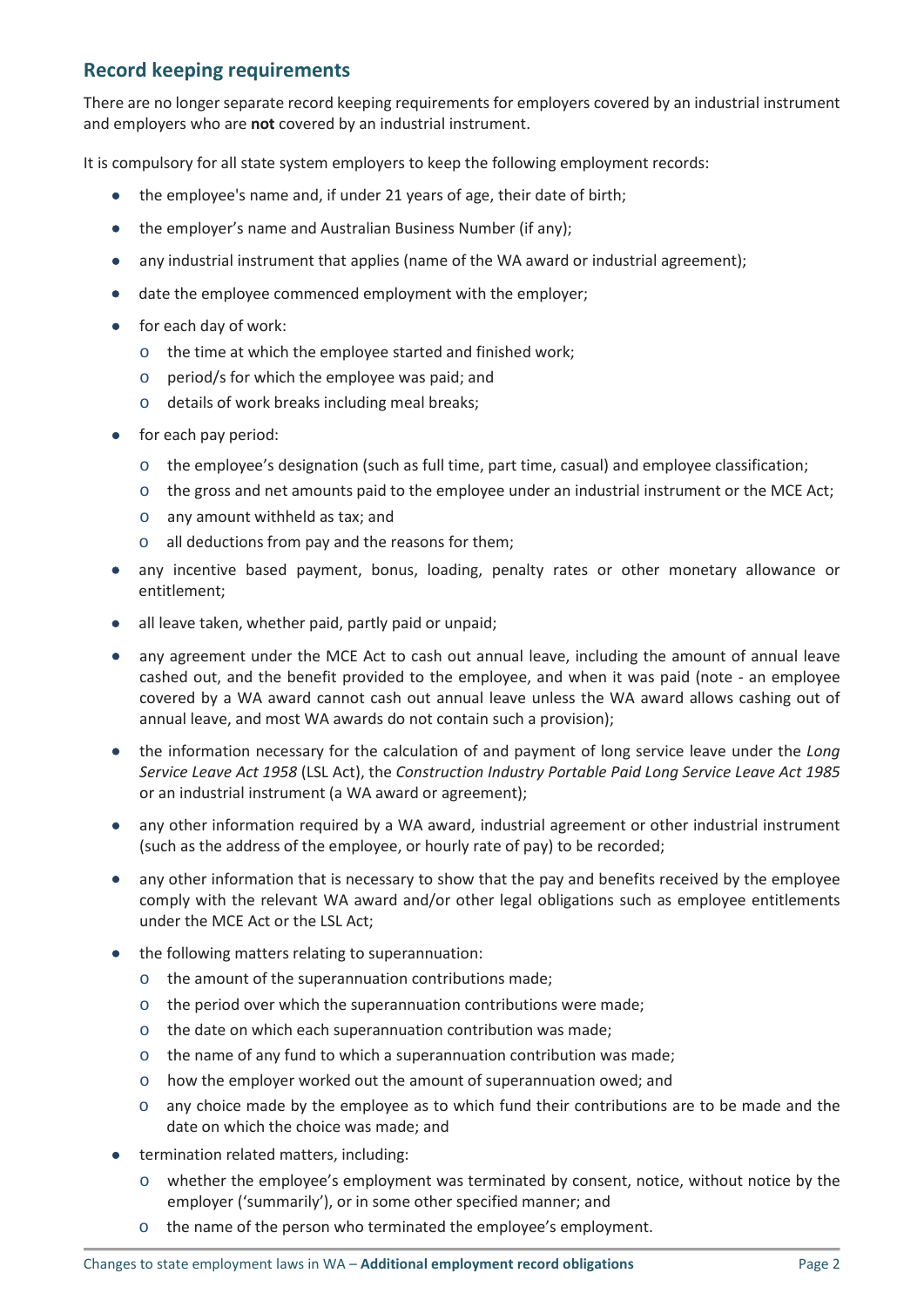State system employers also need to ensure that the following are kept as employment records:

- if an employer makes a payment to an employee in cash, the employer must provide a record of the payment to the employee and ensure that a copy of the record of payment is kept as an employment record;
- if an employer and employee enter into an agreement under the MCE Act to cash out some of the employee's annual leave, the employer must ensure that a copy of the signed, written agreement is kept as an employment record; and
- if the Supported Wage System (SWS) or a supported wage industrial instrument provision (SWIIP) applies to an employee with a disability, an employer must keep the following employment records in relation to the employee:
	- o any agreement entered into under the SWS or SWIIP by the employer and employee; and
	- o any other document required to be kept by the SWS or SWIIP relating to the determination of a wage for the employee.

An employer must, as soon as possible, lodge with the Registrar of the Western Australian Industrial Relations Commission (WAIRC) a copy of an agreement entered into under the SWS that is required to be kept by the employer.

Visit [www.dmirs.wa.gov.au/employmentrecords](http://www.dmirs.wa.gov.au/employmentrecords) for record keeping information, including employment record templates to assist employers meet record keeping requirements.

Employers are also be required to comply with the record keeping requirements in the LSL Act.

#### **Retention of employment records**

State system employers need to comply with the following requirements for retaining employment records:

- each entry in relation to annual leave and long service leave must be retained during the employee's period of employment and for not less than 7 years after the employment terminates;
- each other employment record must be retained for not less than 7 years after it is made.

#### **Increased penalties**

Employers face a penalty of up to \$13,000 (or up to \$130,000 in the case of a serious contravention) for individuals or a penalty of up to \$65,000 for bodies corporate (or up to \$650,000 in the case of a serious contravention) for:

- not keeping the specified employment records;
- not keeping the employment records in accordance with the Regulations or for the specified period of time;
- failing to lodge a copy of any SWS agreement with the Registrar of the WAIRC;
- making or keeping an employment record that the employer knows, or could reasonably be expected to know, is false or misleading; and
- failing to produce employment records relating to an employee or let a person inspect the employment records on written request by an employee, the employee's representative, a person authorised in writing by the employee or an officer authorised by the Registrar of the WAIRC.

A serious contravention is defined as a situation in which the person knowingly commits the contravention and this conduct is part of a systematic pattern of conduct relating to one or more other persons.